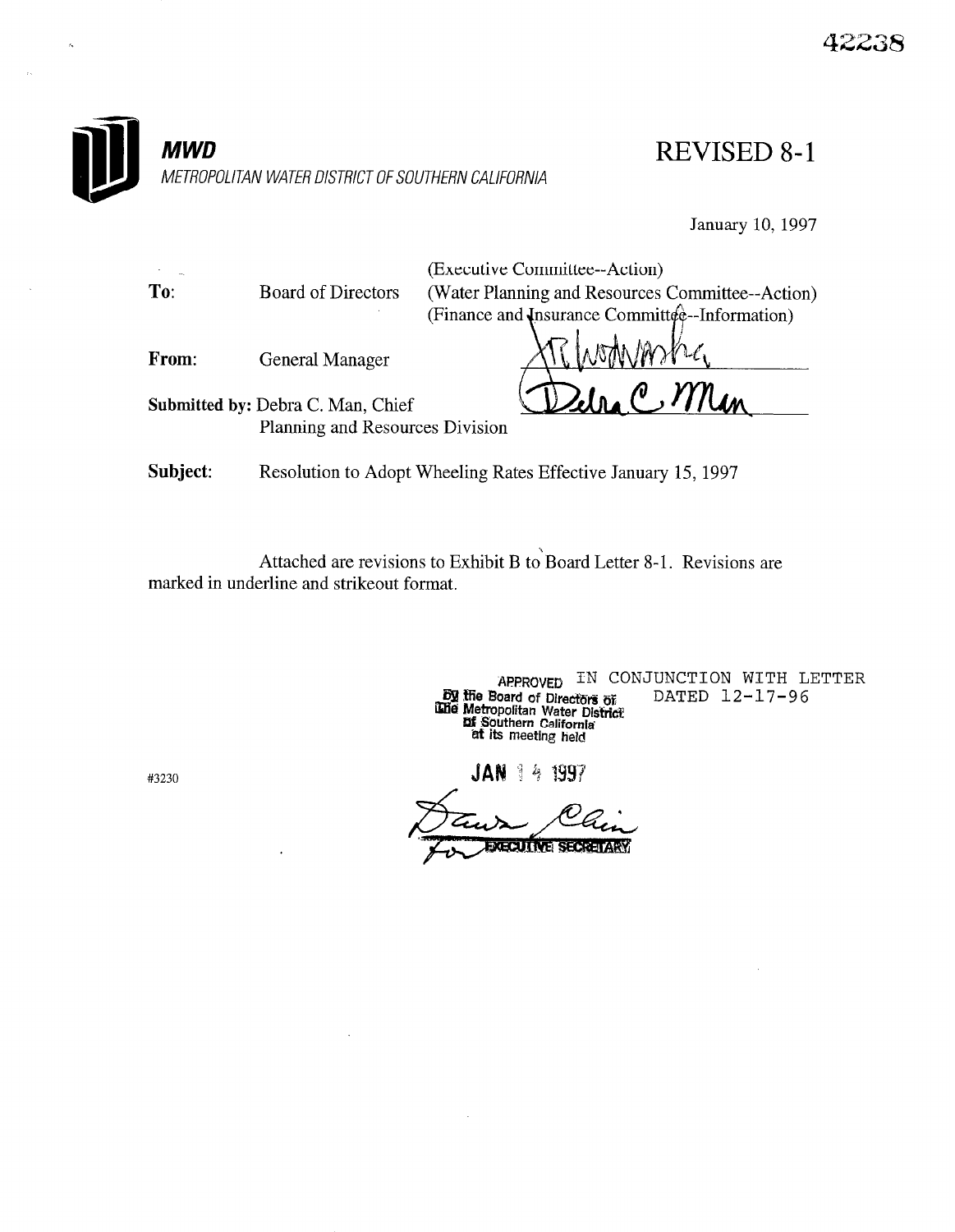#### REVISED EXHIBIT B

### THE METROPOLITAN WATER DISTRICT OF SOUTHERN CALIFORNIA

i.

# RESOLUTION  $8520$

## RESOLUTION OF THE BOARD OF DIRECTORS OF THE METROPOLITAN WATER DISTRICT OF SOUTHERN CALIFORNIA FIXING AND ADOPTING WHEELING RATES

WHEREAS, The Metropolitan Water District of Southern California (Metropolitan) owns and operates a water conveyance system including the Colorado River Aqueduct, pumping plants, reservoirs, water treatment facilities, pipelines and control structures and associated facilities for the transport, storage and delivery of water to its member public agencies;

WHEREAS, Metropolitan has a contract with the State of California which requires Metropolitan, on a take or pay basis, to pay a proportionate share of the costs of constructing and operating the State Water Project (SWP), which consists of Oroville Dam and Reservoir, the Harvey 0. Banks Pumping Plant, the California Aqueduct and its pumping plants, reservoirs and associated facilities for conserving, storing and transporting water to Metropolitan's service area;

WHEREAS, under its contract with the State of California, Metropolitan has an entitlement to water and associated transportation thereof by the SWP and the right to use SWP transport facilities for its own purposes, subject to certain conditions. Metropolitan's conveyance system, and its rights to the use of the SWP conveyance system are hereafter referred to as the "conveyance system";

WHEREAS, Metropolitan has in the past wheeled water on an emergency, ad hoc basis pursuant to negotiated agreements, and continues to receive inquiries regarding the use of its facilities, or its rights to use SWP facilities, to transport water not owned or controlled by Metropolitan ("wheeling");

WHEREAS, Water Code Sections 1810-1814 provide, in part, that no public agency may deny a bona fide transferor of water the use of a water conveyance facility owned by the public agency to the extent it has unused capacity, subject to certain conditions, including that the statute applies to only 70 percent of the unused capacity;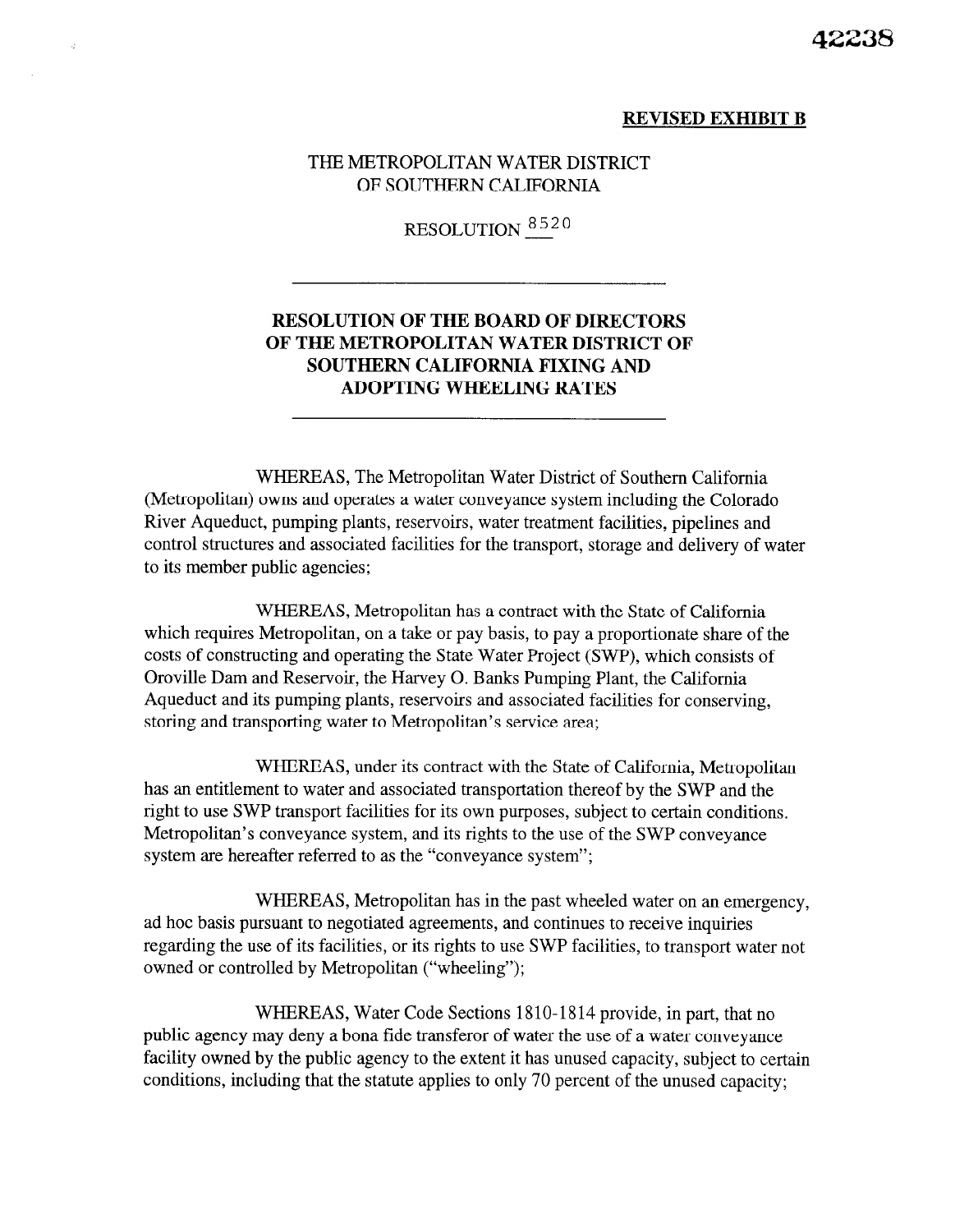WHEREAS, under authority of Sections 1810 and 1812 of the Water Code, the Board of Directors ("Board") of Metropolitan has the authority to fix the rate or rates for the use of its system for wheeling as will result in recovery of "fair compensation;"

WHEREAS, "fair compensation" is defined in Section 1811(c) of the Water Code as the reasonable charges incurred for use of Metropolitan's conveyance system, including capital, operation, maintenance and replacement costs, increased costs from any necessitated purchase of supplemental power, and including reasonable credit for any benefits for the use of its conveyance system;

WHEREAS, pursuant to Sections 1810 and 1812 of the Water Code, the use of Metropolitan's water conveyance system is to be made without injuring any legal user of water from that system, including financial injury;

WHEREAS, under authority of Sections 133 and 134 of the Metropolitan Water District Act, the Board has the authority to fix the rate or rates for water as will result in revenue which, together with other revenues, will pay Metropolitan's operating expenses and provide for payment of other costs, including payment of the interest and principal of Metropolitan's bonded debt;

WHEREAS, under Section 134 of the Metropolitan Water District Act, the Board is required to set rates that are uniform for like classes of service throughout its service area;

WHEREAS, the Board has fixed rates for the sale of water for firm, noninterruptible service and lower rates for types of non-firm water service which is subject to interruption;

WHEREAS, a Rate Refinement Team, made up of General Managers and other staff representing Metropolitan's member agencies, has been attempting to develop recommendations for Metropolitan's Board's consideration regarding a wheeling policy, including a set of ten Wheeling Principles to guide that policy, which Wheeling Principles were adopted by Metropolitan's Board at its November 19, 1996 meeting;

WHEREAS, by Resolution 8515, adopted at its meeting held November 19, 1996, Metropolitan's Board resolved and determined that the public interest and necessity require Metropolitan to adopt a charge for the use of its conveyance system for wheeling that will recover fair compensation for such use of its conveyance system; that such charge should include the properly allocable transmission costs and unavoidable supply, storage and other costs necessary to avoid financial injury to its member agencies from such use; and that the wheeling rate should be a uniform rate per acre-foot of water wheeled, regardless of the source of the water, the facilities used in the transaction or the distance the water is moved;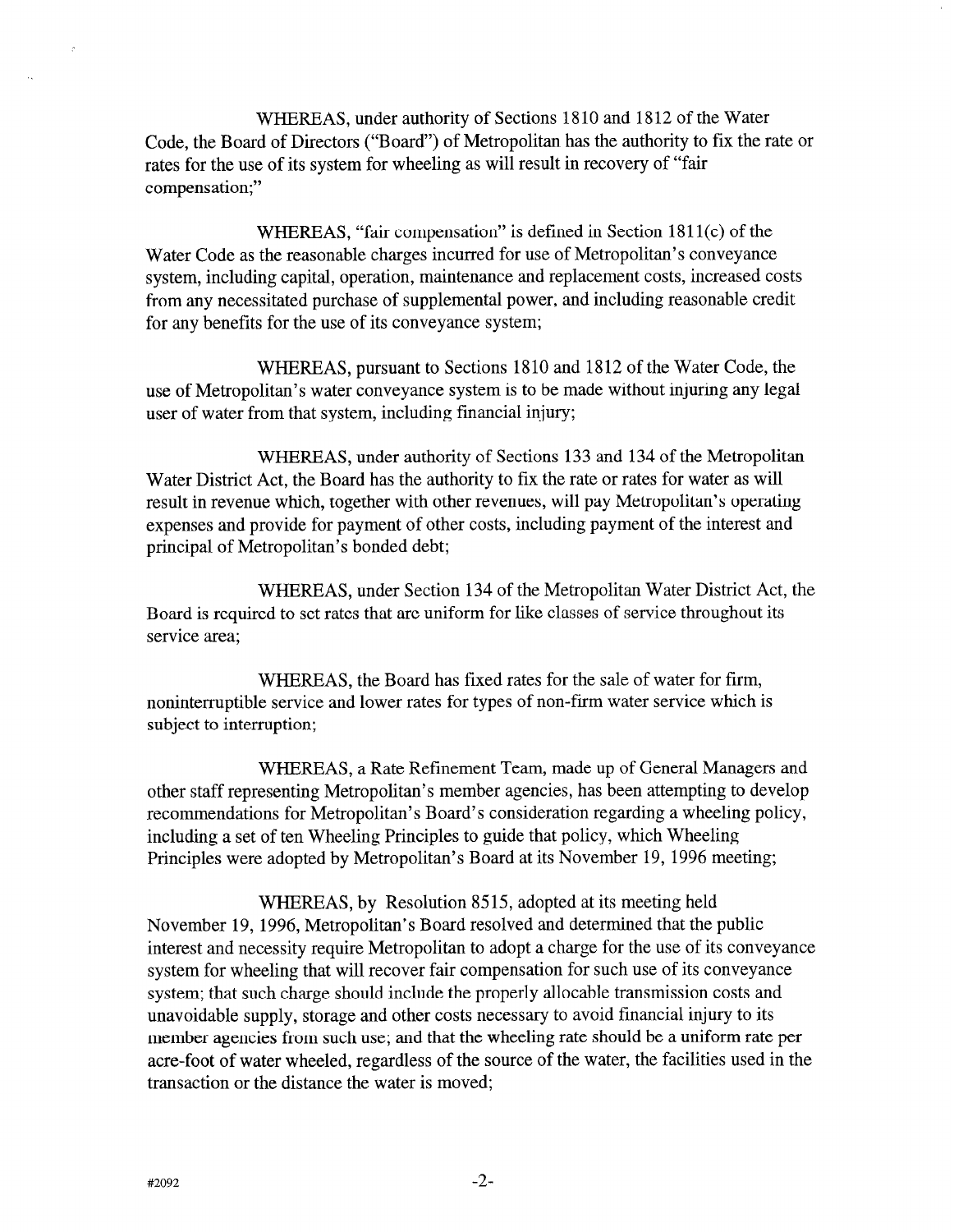WHEREAS, notice was given by Resolution 8515 to the public and to each member agency of Metropolitan of the intention of Metropolitan's Board to consider and take action at its regular meeting to be held January 14, 1997, on the General Manager's recommendation to adopt a wheeling rate for member agencies during nonshortage periods equal to \$262 per acre-foot for firm wheeling service and a rate equal to \$141 per acre-foot for non-firm wheeling service effective January 15, 1997;

WHEREAS, the wheeling rates, the method of their calculation, and the specific data used in their determination are as specified in "The Metropolitan Water District of Southern California Technical Report--Proposed Wheeling Charge" dated October 1996, a copy of which is attached as Attachment 1;

WHEREAS, notice of the proposed wheeling rates and of a public hearing on the date and at the time and location specified in Resolution 8515 was published prior to the hearing in various newspapers of general circulation within Metropolitan; and

WHEREAS, the Board's Water Planning and Resources Committee conducted a public hearing at its regular meeting on December 9, 1996, at which interested parties were given the opportunity to present their views regarding the proposed wheeling rates.

NOW THEREFORE, the Board of Directors of the Metropolitan Water District of Southern California does hereby resolve, find, determine and order as follows:

Section 1. That the Board of Directors of Metropolitan hereby fixes and adopts wheeling charges effective January 15, 1997.

Section 2. That, subject to the General Manager's determination of available capacity, Metropolitan will offer "firm" wheeling service, with reliability on the same basis as noninterruptible water service, and "non-firm", interruptible wheeling service, which will be on an "as available" basis.

Section 3. That in order to recover fair compensation for the use of its conveyance system for wheeling, it is necessary for Metropolitan to adopt wheeling rates according to the methodology set forth in Attachment 1.

Section 4. That it is appropriate to set the wheeling rate on a "postage stamp" basis; that is, a uniform rate per acre-foot of water wheeled regardless of the source of the water, the facilities used in the transaction or the distance the water is moved. A uniform rate is appropriate because of the integrated nature of Metropolitan's conveyance system; because Metropolitan's historic and current rate setting policy has been, and is, based on the postage stamp concept; because postage stamp rate setting is the standard among California water supply entities; because of the administrative impracticability of establishing point-to-point rates; because Section 134 of the Metropolitan Water District Act requires that rates shall be uniform for like classes of

 $\ddot{z}$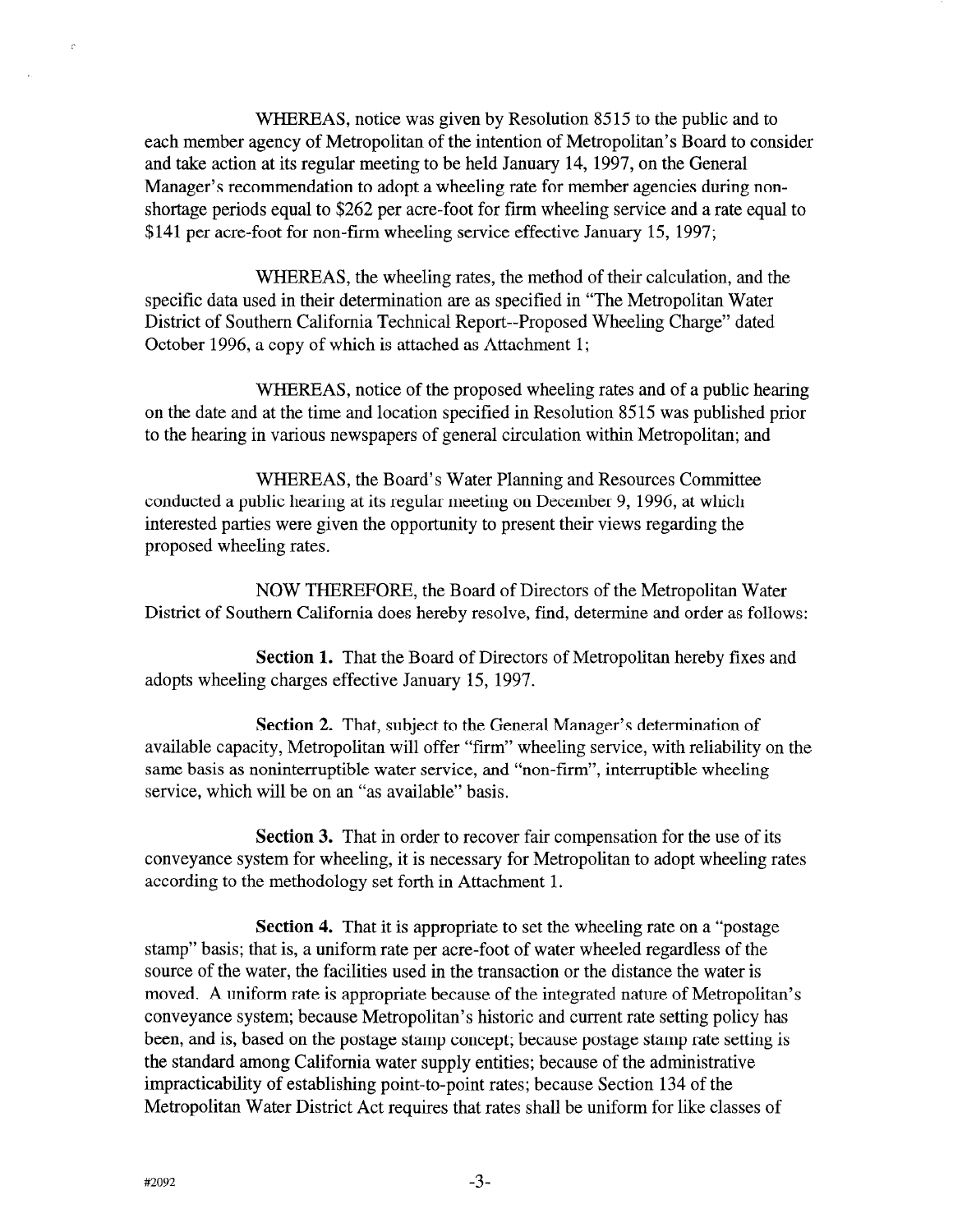service throughout Metropolitan; and because Water Code Section 18 11 (c) defines "fair compensation" to include reasonable charges for the use of the entire conveyance "system."

Section 5. That the allocation of costs as shown in Attachment 1 to Metropolitan's transmission function accurately reflects the capital, operation, maintenance and replacement costs incurred by Metropolitan to convey water to its member agencies, through Metropolitan's conveyance system, including Metropolitan's rights in the State Water Project system, and that including those costs in Metropolitan's wheeling rate is necessary to insure recovery of fair compensation for the use of that conveyance system.

Section 6. That to the extent a wheeling transaction enables Metropolitan to avoid costs, such avoidable costs should not be included in the wheeling rate.

Section 7. That the allocation of costs in Attachment 1 as unavoidable costs attributable to Metropolitan's supply, power, storage, divisional budget and customer related functions accurately reflect unavoidable costs which must be paid by Metropolitan, and that including those unavoidable costs in the wheeling rate is necessary in order to protect Metropolitan's member agencies from financial injury by avoiding the shifting of those costs from a wheeling party to Metropolitan's other member agencies.

Section 8. That the non-firm wheeling rate established for the movement of non-Metropolitan water in order to meet long term storage requirements that benefit the Metropolitan service area will be calculated according to the methodology described in Attachment 1, which appropriately reflects the cost of providing this interruptible class of service.

Section 9. That wheeling rates for member agencies during non-shortage periods shall be a rate equal to \$262 per acre-foot for firm wheeling service and a rate equal to \$141 per acre-foot for non-firm wheeling service effective January 15, 1997.

 $\mathcal{S}_{\text{e}}$  at  $\mathcal{S}_{\text{e}}$  The wheeling rates shall be reduced by the Gauss **Section 10.** The wheeling rates shall be reduced-by-the-General-M<br>as annonciate and his solo discretion, to reflect the regional water supply benefits as appropriate and his sole discretion, to reflect the regional water supply benefits<br>provided to Metropolitan's service area, if any, on a case- by-case basis in response to a particular wheeling transaction. The regional benefits, if any, shall be calculated by. Metropolitan in the same manner as such benefits are calculated for use in the Local Projects and Groundwater Recovery Program.

Section 11. That such wheeling rates for the period after June 30, 1997 shall be set annually as part of Metropolitan's rate-setting practice under Sections 4300 through 4304 of Metropolitan's Administrative Code.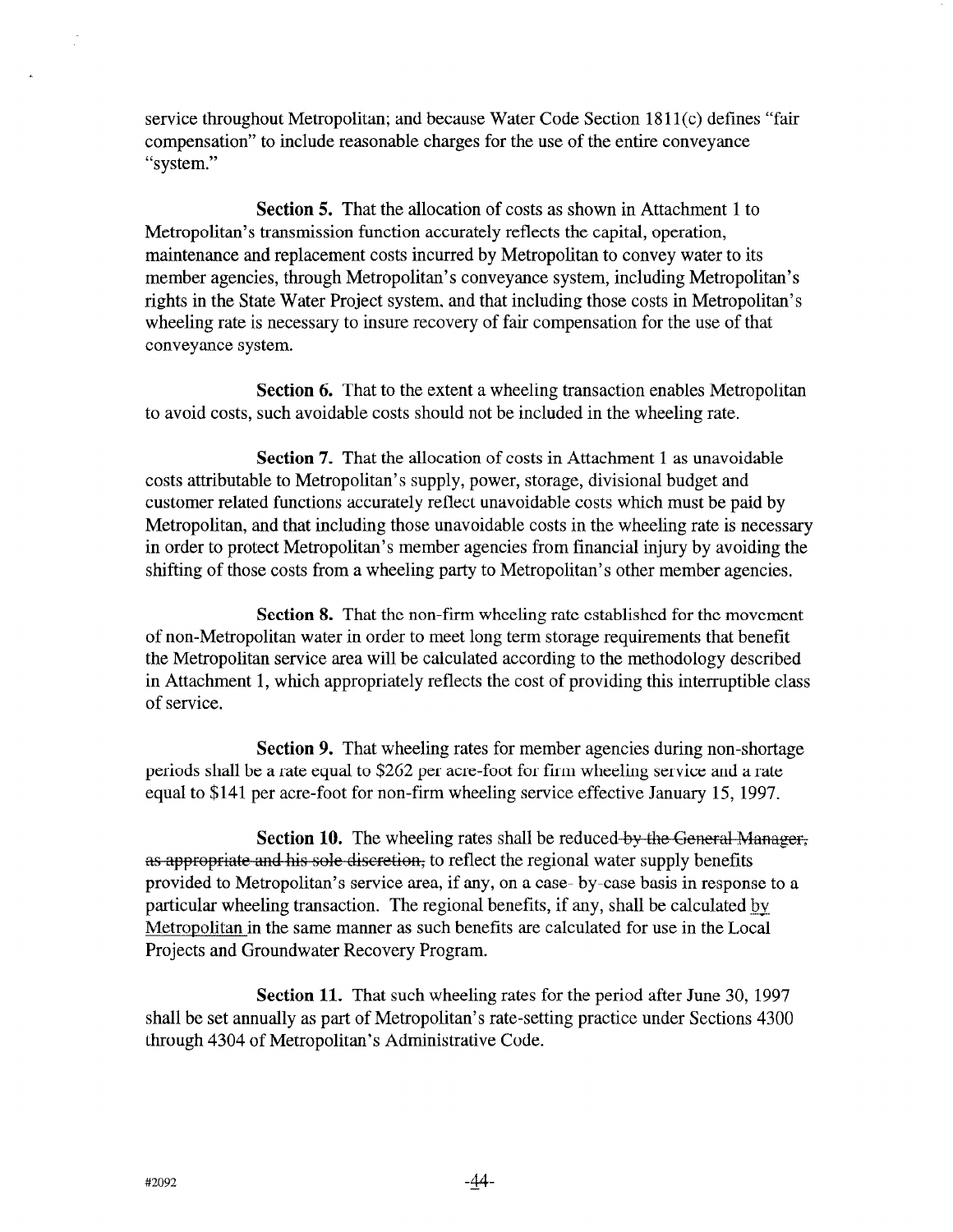Section 12. That the rates for wheeling by member agencies during shortage periods, or for non-member agencies, shall be established by the Board on a case-by-case basis in response to specific requests for wheeling, consistent with applicable law, this Resolution and the Wheeling Principles adopted by the Board at its November 19, 1996 meeting.

Section 13. That the Board finds that such charges are reasonable and consistent with all applicable requirements of law, including any requirement to facilitate the voluntary sale, lease or exchange of water, while ensuring that the use of Metropolitan's conveyance system is fairly compensated and does not injure any other legal user of Metropolitan's water and conveyance system.

Section 14. That the General Manager is hereby directed to develop, and recommend to the Board for adoption, procedures implementing a wheeling policy consistent with applicable law, this Resolution and the Wheeling Principles adopted by the Board on November 19, 1996. The General Manager shall consult with the Rate Refinement Team in the development of such procedures.

Section 15. That the determination whether there is unused capacity in Metropolitan's conveyance system, and in particular facilities of the conveyance system, shall be made by the General Manager on a case-by-case basis in response to particular requests for wheeling.

Section 16. That whether a particular wheeling request will unreasonably affect fish, wildlife or other instream beneficial uses, or the overall economy or the environment of the county from which water is being transferred shall be reviewed by the General Manager on a case-by case basis in response to a particular request for wheeling.

Section 17. That the General Manager and the General Counsel are hereby authorized to do all things necessary and desirable to accomplish the purposes of this Resolution, including, without limitation, the commencement or defense of litigation.

Section 18. That this Board finds that the proposed wheeling rates provided in this Resolution are exempt from the provisions of the California Environmental Quality Act (CEQA) since they are rates and charges which are for the purposes of meeting operating expenses; purchasing or leasing supplies, equipment or materials; meeting financial reserve needs and requirements; and obtaining funds for capital projects necessary to maintain service within existing service areas; and, additionally, since they constitute the creation of government funding mechanisms which do not involve commitment to any specific project which may result in a potentially significant physical impact on the environment or which will be used to fund projects which have CEQA documentation or will have CEQA documentation in place prior to construction of any facility or facilities.